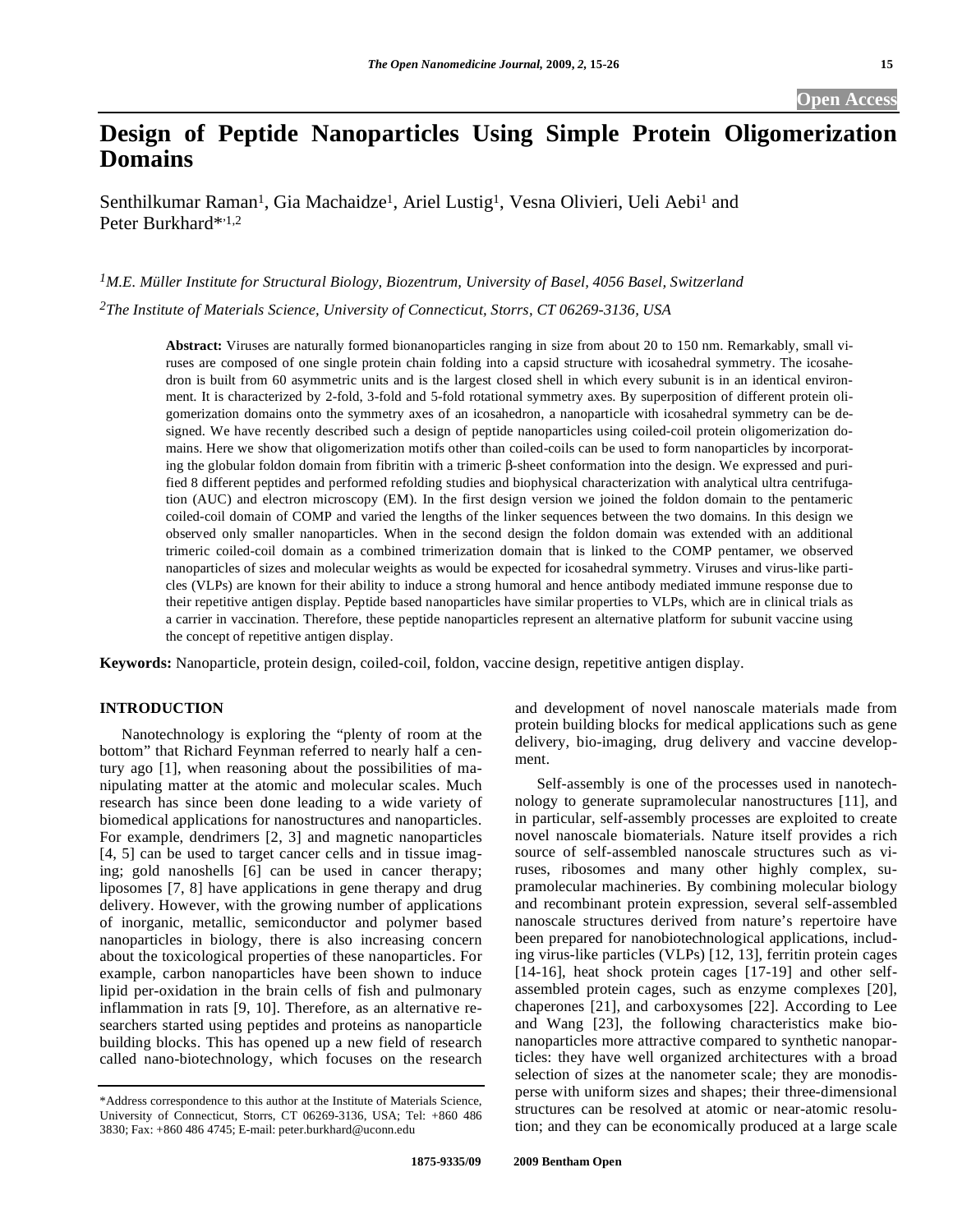in gram or even kilogram quantities. Furthermore, through the availability of their gene sequence the composition and surface properties can be precisely controlled since they can be modified by both genetic and chemical techniques. Hence, their scaffolds can be altered and modified with near atomic precision.

 More than 25 years ago Eric Drexler [24] suggested that protein design could be used as a "bottom-up" approach to fabricate devices by using peptides and proteins as monomeric building blocks to self-assemble into more complex, supramolecular structures. Still it is nearly impossible to design a protein scaffold completely from scratch: however, when using known protein folds such as coiled-coils as building blocks, things look quite different since a great deal is known about their folding and stability and the rules that govern their self-assembly into oligomeric structures.

 Molecular symmetry can be used as a powerful tool in protein design for building large regular objects since proteins usually assume a unique and well-defined threedimensional architecture. Using this concept, Yeates and coworkers have exploited a general strategy for designing protein scaffolds that self-assemble into large symmetrical nanostructures, including protein cages, filaments, layers and porous materials [25].

 We have recently developed a novel type of nanoparticles with icosahedral geometry (Fig. **1A**) that self-assemble from 60 identical peptide chains [26]. The peptide chains are composed of a trimeric and pentameric oligomerization domain that are linked by a short peptide sequence. We call these particles self-assembling polypeptide nanoparticles (SAPN). In the design of Raman *et al*. 2006, the basic building blocks of the SAPN are coiled-coil motifs, which are the most frequently encountered oligomerization motifs in proteins [27-29]. Here, we wanted to investigate whether oligomerization motifs other than coiled coils can be used in an analogous design to form SAPN with icosahedral geometry. To accomplish this, we combined a non coiled-coil oligomerization motif (Foldon) together with either one or two coiled-coils (Laminin and COMP) as building blocks, and analyzed the self-assembly properties of these new SAPN. Depending on the building blocks contained in the constructs (**L**aminin, **F**oldon and **C**OMP) we call the uncleaved versions of the constructs with all three building blocks LFC1 to LFC4, and the thrombin cleaved constructs with only two oligomerization domains FC1 to FC4 (see Fig. **2**).

#### **MATERIALS AND METHODS**

#### **Cloning and Purification of LFC1 to LFC4 Constructs**

 The oligonucleotides used to construct the LFC1 to LFC4 proteins were synthesized by Microsynth AG (Balgach, Switzerland), 5' phosphorylated and were quality assured by PAGE purification. All the oligonucleotides (both forward and reverse strand) of LFC1 to LFC4 constructs were dissolved in Milli-Q water to a concentration of 100 μM. The forward and reverse strand of each oligonucleotide were combined in 1 μM concentration and 5 μl of 20X SSC buffer (30 mM sodium citrate dihydrate pH 7.0 and 300 mM NaCl for 100 ml) and water were added to give 50 μl. Annealing reaction was done in a thermocycler by first incubating at 90°C for 1 min followed by 70°C for 1 min and then cooling at 1°/15 sec to 20°C (T*personal*, Biometra, UK) to give the annealed product. The annealed products were desalted using Micro Bio-Spin P-30 columns as per the manufacturers protocol (Bio-Rad, USA) and then checked in 4% NuSieve GTG-Agarose (Cambrex Bio Science, USA) to confirm the annealing reaction. The annealed oligonucleotides of LFC1 to LFC4 were ligated into the multiple cloning site of the prokaryotic expression vector pPEP-T [30, 31]. Subsequently, the expression plasmids were transformed into E. coli strain BL21 (DE3) pLysS cells (Novagen, USA).

 A freshly transformed bacteria was inoculated in LB broth with ampicillin (200 μg/ml) and chloramphenicol (30 μg/ml) and grown overnight at 28°C with shaking at 180 rpm. 1% of the overnight grown culture was inoculated into fresh LB broth with ampicillin (200 μg/ml) and chloramphenicol (30 μg/ml) and incubated at 37°C with shaking at 180 rpm. Protein expression was induced when the cell density at  $OD_{600nm}$  reached 0.5 by adding IPTG to a final concentration of 1 mM. After induction at 37°C for 3 hr, the cell pellet was collected by centrifugation at 6000 g for 20 min at 4°C (Sorvall, GSA rotor). The bacterial cell pellets were thawed on ice and to each gram of pellet (wet weight), 3 ml of lysis buffer pH 8.0 (8 M Urea, 10 mM Tris-HCl, 100 mM  $NaH<sub>2</sub>PO<sub>4</sub>$ ) was added along with 10 mM  $\beta$ -mercaptoethanol. Pellets were thoroughly resuspended in lysis buffer and sonicated on ice for 5 min (4 sec of sonication and 6 sec of gap) followed by centrifugation at 16000 rpm at  $4^{\circ}$ C for 45 min to recover the supernatant from the cell debris. The resultant supernatant was mixed with  $Ni<sup>2+</sup>-NTA$  slurry (Qiagen, Switzerland) and gently shaked for 1 hr at room temperature (batch method). After the incubation, the purification was done according to the protocol described by Qiagen and 10  $mM$   $\beta$ -mercaptoethanol was included in all the buffers used during the purification step.

# **Thrombin Cleavage and Purification of Cleaved Proteins FC1 to FC4**

 The eluted proteins (LFC1 to LFC4) were refolded in a step wise dialysis under reducing conditions (2 mM DTT) by going from the 8 M urea buffer containing 20 mM Tris-HCl pH 8.4, 150 mM NaCl to 6 M urea followed by 4 M and 2 M and finally to 0 M urea. After going to 0 M urea, the protein samples were dialyzed against the buffer without DTT (20 mM Tris-HCl pH 8.4, 150 mM NaCl). The refolded samples were dialyzed against the thrombin cleavage buffer (20 mM Tris-HCl (pH 8.4), 150 mM NaCl and 2.5 mM CaCl<sub>2</sub>). For cleavage reactions, 1 U of human plasma thrombin (Sigma, USA) was used per mg of protein and the reactions were carried out at room temperature for 16 to 18 hours or sometimes for 24 hours with gentle shaking. After cleavage reaction, the proteins were mixed with  $Ni<sup>2+</sup>-NTA$  slurry (Qiagen, Switzerland) and incubated at room temperature with gentle shaking for 1hr (batch method). Subsequently, the Ni-NTA column chromatography was done again to separate the cleaved proteins FC1 to FC4 (elution at pH 8.0) from the uncleaved proteins LFC1 to LFC4 and the His-tag along with laminin domain (mostly elution at pH 5.9).

#### **SDS-PAGE and Western Blot**

 Standard SDS-PAGE was performed [32] using Bio-Rad mini gel apparatus (Bio-Rad, USA). 15% and 17% SDS-PAGE were run to analyze the purified samples of LFC1 to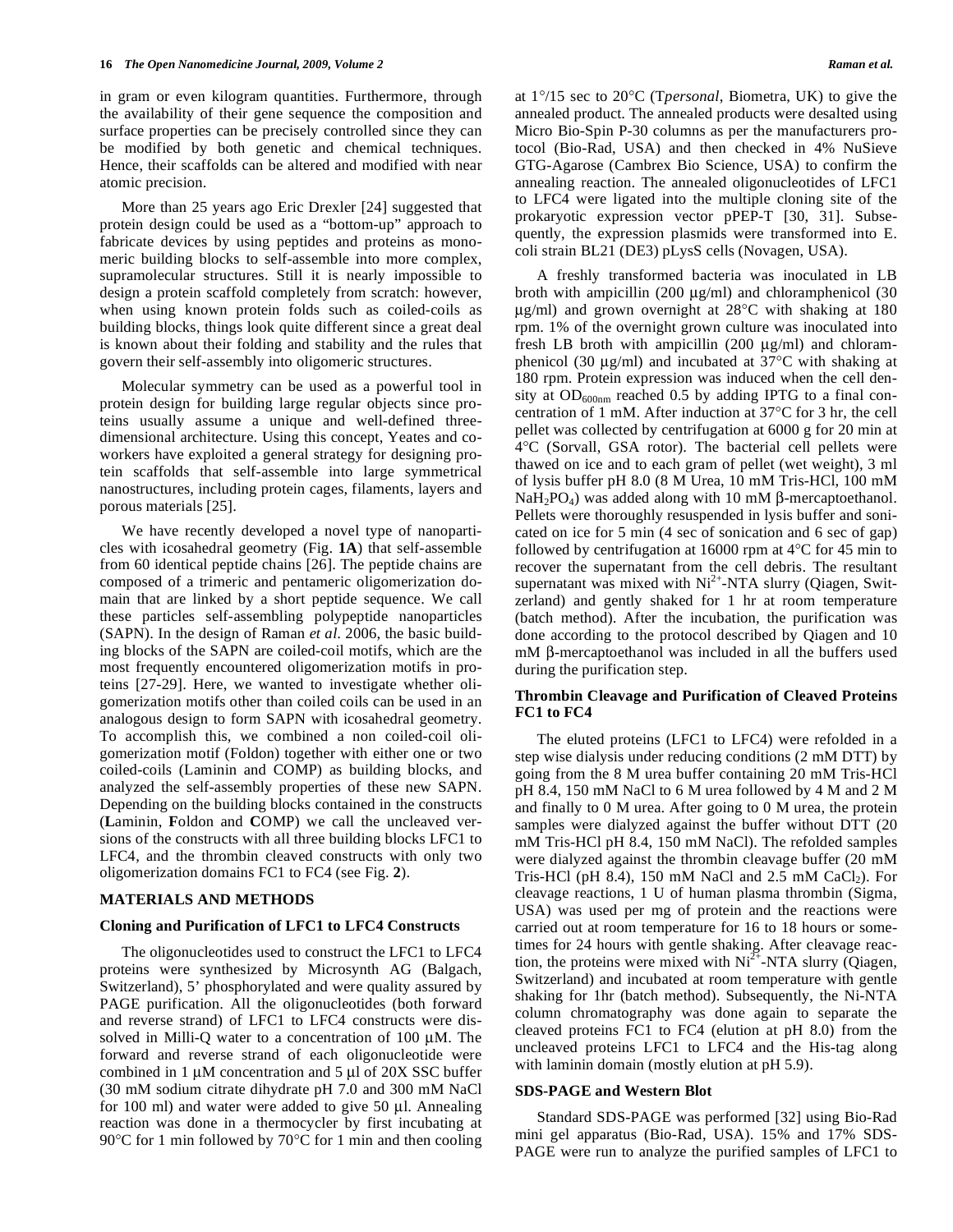LFC4 and FC1 to FC4 proteins, respectively. Proteins were visualized by Coomassie Brilliant blue staining. Estimates of molecular masses were obtained by comparison with lowmolecular-mass standards (GE Healthcare Life Sciences, range 94 kDa to 14.4 kDa). Electrophoretic transfer of proteins from polyacrylamide gels to nitrocellulose membrane was done as described in the literature [33, 34]. Monoclonal antibody raised in mouse against the polyhistidine tag (Sigma, USA) was used to detect proteins containing Histag.

#### **Refolding Conditions**

 The protein refolding procedure was carried out using two different refolding regimes. During refolding under both the regimes the protein concentration was kept at 0.1 mg/ml.

# *Regime 1 (Refolding Under Oxidizing Conditions)*

 The purified protein in denaturing conditions was refolded by step wise dialysis procedure. Initially, the denatured protein was dialyzed against the buffer 20 mM Tris-HCl pH 7.5, 150 mM NaCl containing 8 M urea followed by 6 M urea, 4 M urea, 2 M urea and no urea in the same buffer as above. Finally, the protein was concentrated to the required concentration for further characterization in the buffer 20 mM Tris-HCl pH 7.5, 150 mM NaCl.

#### *Regime 2 (Refolding Under Reducing Conditions)*

 In this condition also, the step wise dialysis procedure was followed. Initially, the protein was dialyzed against the buffer 20 mM Tris-HCl pH 7.5, 150 mM NaCl and 2 mM DTT containing 8 M urea followed by 6 M urea, 4 M urea, 2 M urea and no urea in the same buffer as above. Finally, the protein was dialyzed against the buffer 20 mM Tris- HCl pH 7.5, 150 mM NaCl to remove DTT and concentrated to required concentration for further characterization in the same buffer.

#### **Analytical Ultracentrifugation**

 Analytical ultracentrifugation (AUC) was carried out on an Optima XL-A analytical ultracentrifuge (Beckman Instruments, Palo Alto, CA) equipped with a 12-mm Epon double-sector cell in an An-60 Ti rotor. Sedimentation equilibrium runs were performed at 20°C at rotor speeds of 12,000 to 18,000 rpm and protein concentrations of 0.1 to 0.5 mg/ml. Average molecular masses were evaluated by using a floating base-line computer program SEGAL that adjusts the baseline absorbance to obtain the best linear fit of ln (absorbance) versus the square of the radial distance [35]. A partial specific volume (v) of  $0.73$  mL/g and a buffer density ( $\rho$ ) of 1.005 g/mL was used.

## **Electron Microscopy**

 Protein samples were prepared for electron microscopy (EM) by negative staining with 2 % uranyl acetate and at a protein concentration of 50  $\mu$ g/ml. They were analyzed and photographed on a Philips Morgagni 268D model transmission electron microscope with an acceleration voltage of 80 kV.

# **Circular Dichroism (CD) Measurements**

 The CD measurements were acquired on an Aviv 62A DS spectropolarimeter. The far-ultraviolet spectra (200-250 nm) were measured in a 1 mm path-length quartz cell at 4°C. The spectra were normalized for concentration and path length to obtain the mean molar residue ellipticity  $(\theta)$ , theta) after subtraction of the buffer contribution. The following formula was used to calculate the concentration independent theta ( $\theta$ ) values (deg cm<sup>2</sup> dmol<sup>-1</sup>):  $\theta$  (observed) \* MRW / [10 \* path length (cm) \* concentration (mg/ml)], where MRW mean residue weight (molecular mass of the peptide or protein divided by number of amino acids). Data analysis and the wavelength scan plots were performed with the pro Fit software package (QuantumSoft, Switzerland).

#### **Blue-Native PAGE (BN-PAGE) Electrophoresis**

For all the samples,  $15 \mu g$  of protein per gel lane was loaded and the protein samples were resuspended in the following buffer: 50 mM BisTris-HCl pH 7.0, 500 mM 6 aminocaproic acid and 50% glycerol. Samples were resolved on 5-12% gradient acrylamide gel overnight at 100 V using following anode (50 mM BisTris-HCl pH 7.00) and cathode buffer (50 mM Tricine, 15 mM Bistris-HCl pH 7.0 with 0.005% Coomassie G250) (Bio-Rad, USA) [36]. Estimates of molecular masses were obtained by comparison with high molecular weight standards for native gel electrophoresis (GE Healthcare Life Sciences, USA, range 669 kDa to 66 kDa). Proteins were visualized by staining with Coomassie Brilliant blue R250 (Bio-Rad, USA).

#### **RESULTS**

#### **Design Principles**

 In this new design the SAPN have a tripartite structure composed of a trimeric coiled-coil head domain from laminin [30], the small, globular, trimeric  $\beta$ -propeller structure of the foldon domain [37] of fibritin followed by the pentameric coiled-coil domain from COMP [38] (Fig. **1C**). The trimeric coiled-coil head domain can be cleaved off the peptide by using a thrombin cleavage site thus leaving a peptide chain that is composed of the foldon and the COMP domain only (Fig. **1B**). This modular approach allowed us to test two different designs with two and three oligomerization domains, respectively, starting from the same gene construct.

 According to this design, we engineered two versions of four different constructs 1 to 4. The schematic representation and the amino acid sequences of these constructs is shown in Fig. **2**. The C-terminal part of these constructs comprises the foldon domain (residues 55-82; blue), and the COMP domain (residues 85-126; green) separated by two glycine residues (brown) which act as a linker region, joining the foldon domain to the COMP domain. The glycine residues are used to provide flexibility between the two domains relative to each other. In the native coiled-coil domain of COMP the cysteine residues  $(Cys^{122}$  and  $Cys^{125})$  at the C-terminal end form interchain disulfide bridges between the helices, as seen in the crystal structure of this protein [38]. The Nterminal part of the constructs includes a His-tag (residues 3- 8; grey), the trimeric coiled-coil domain of laminin (residues 10-43; pink) and a thrombin cleavage site (residues 49-54; red). After thrombin cleavage, all the four constructs will have the residues glycine and serine from the thrombin cleavage site at their N-terminus.

 In construct 2, a single aspartic acid to cysteine point mutation is introduced in the foldon domain at position 64;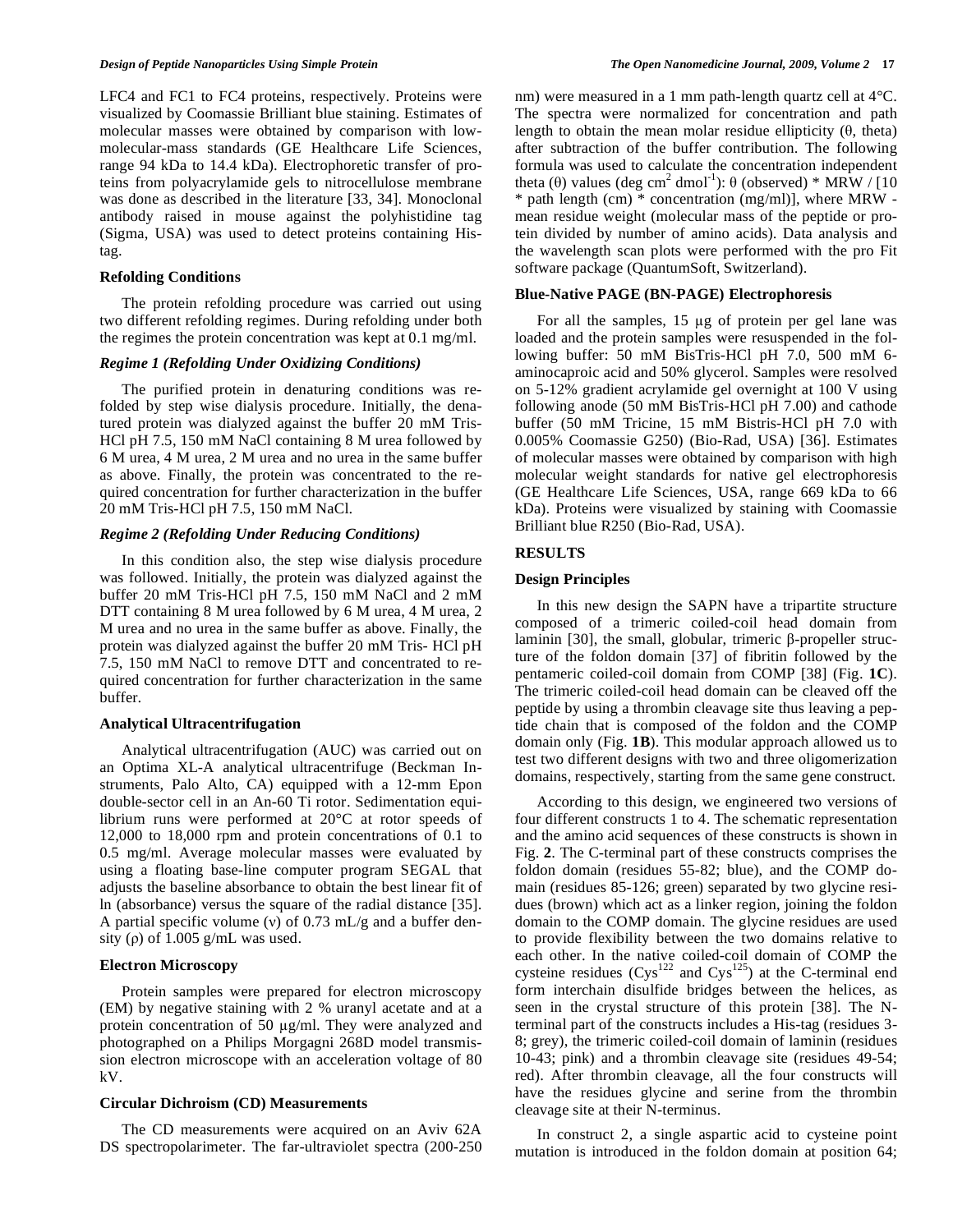

**Fig. (1).** (**A**) Icosahedron with the symbols of the three different symmetry elements. (**B**) Monomeric building block of the cleaved construct composed of the Foldon (blue) and the COMP (green) domains. (**C**) Monomeric building block of the uncleaved construct composed of the Laminin (red), Foldon (blue) and COMP (green) domains. (**D**) Stereo diagram of a model of an LCM-unit composed of the cleaved (Foldon-COMP) construct. (**E**) Stereo diagram of a model of an assembled nanoparticle with icosahedral symmetry composed of the uncleaved (Laminin-Foldon-COMP) construct. (**F**) Close-up stereo diagram of the modeled interaction of the two cysteine residues in a nanoparticle with icosahedral symmetry.

(bold and underscore in Fig. **2**), otherwise the sequence is the same as that of construct 1. The rationale behind this mutation is to introduce a disulfide bridge with the same residue of another peptide chain, to which it is symmetrically related by the two-fold rotation axis of the icosahedron. The intention is to cross-link two neighboring foldon trimers within the icosahedron that are related by the two-fold symmetry (Fig. **1E** and **F**) and hence to stabilize the SAPN. In the structure of the foldon domain [37], this cysteine residue is located in the loop region which connects the  $\beta$  hairpin motif to the end of the last  $\alpha$  helical segment, and hence it is not expected to stabilize the tertiary or quarternary structure of the foldon domain. Therefore, this mutation should not abolish the oligomeric state of the foldon domain.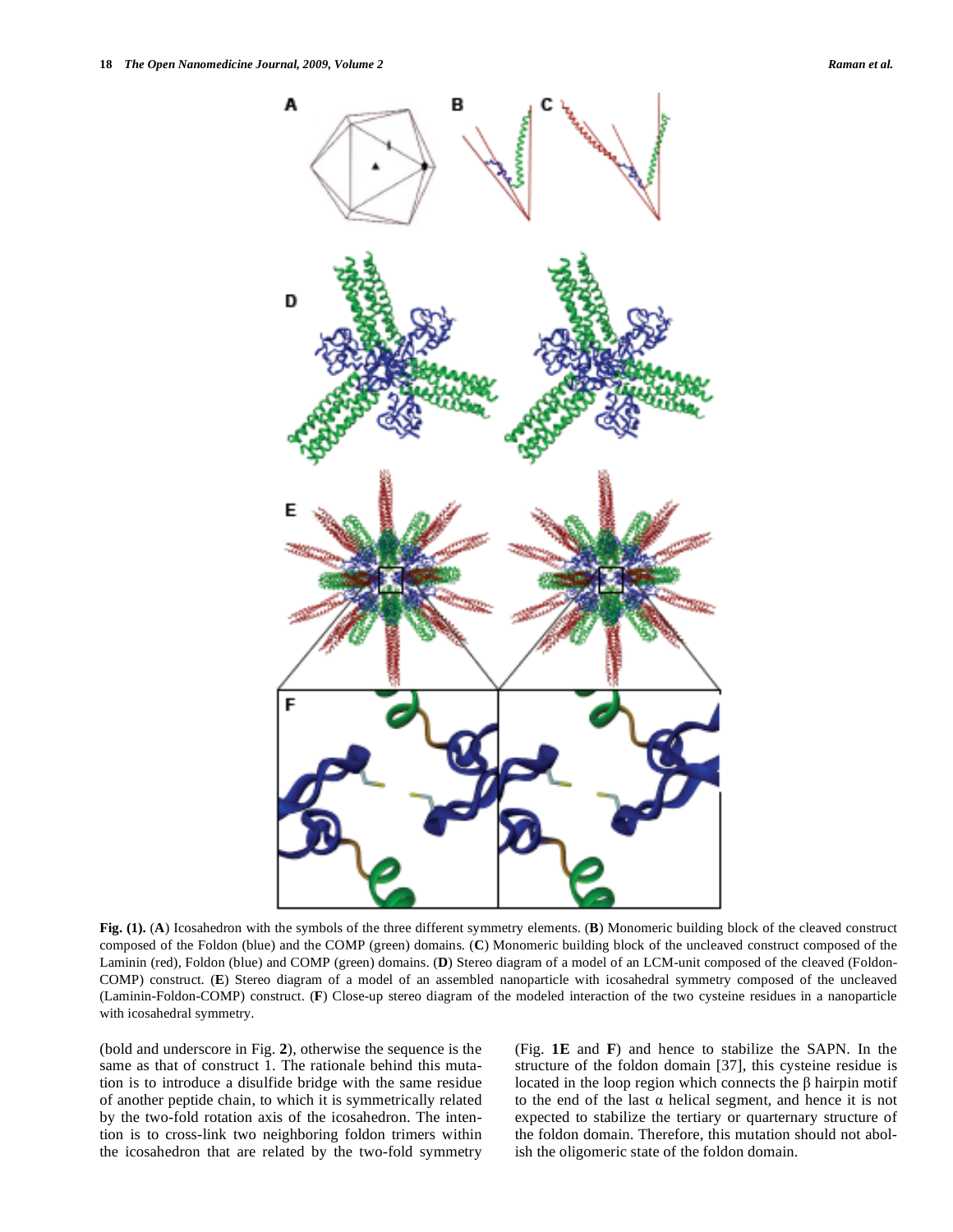



**Fig. (2). Top**, schematic representation of constructs involved in this study. LFC1 to LFC4 represent the expressed constructs along with the N-terminal vector coded laminin domain (red rectangle). Blue oval shape - foldon domain; green rectangle - COMP domain. The brown colored amino acids in between the foldon and COMP domain represent the linker residues. \* represents the mutated amino acid aspartic acid (D) to cysteine (C) in the foldon domain. Vertical line (|) represents thrombin cleavage site. FC1 to FC4 represent the thrombin cleaved constructs LFC1 to LFC4. In FC1 to FC4 constructs, the two extra amino acids at the N-terminus which are result of thrombin cleavage, are highlighted pink. **Bottom**, amino acid sequence of LFC1 to LFC4 and FC1 to FC4 constructs. In LFC1 to LFC4 constructs, the N-terminal 54 amino acids are vector sequences coding for His-tag (grey), laminin domain (red) and thrombin recognition sequence (magenta). The green and blue colored amino acids represent the foldon and COMP domain, respectively. The mutated aspartic acid (D) to cysteine (C) amino acid in the foldon domain is indicated in bold and underlined, referred to as cysteine 1. The C-terminal cysteine residues of the COMP domain are indicated in bold and underlined, referred to as cysteines 2 and 3.

 In Raman *et al.* [26] we have argued that if the two different oligomeric domains of the monomeric building blocks fold properly, the monomeric building blocks will first assemble into 'even-units'. The number of monomers of such a unit will depend on the least common multiple (LCM) of the oligomeric state of the involved domains and hence we will call them "*LCM-units*". In our design, 15 monomers will form such an LCM-unit (Fig. **1D**). One of the factors that is expected to determine the further assembly of these LCMunits into an icosahedral nanoparticle is the length of the linker region that connects the two oligomerization domains. To test this hypothesis, we extended the linker region between the foldon and the COMP domain from two to four (GGSG) and six residues (GGSGSG) yielding in the sequences of the third and fourth construct, respectively. The linker region between the laminin and the foldon domain on the other hand was kept constant in this design (5 glycine residues).

 The four protein constructs were expressed in E. coli and then purified under denaturing conditions using a  $Ni<sup>2+</sup>$ affinity column. All four purified, uncleaved samples were then also dialyzed against a thrombin cleavage buffer and cleaved by thrombin to give both, the uncleaved and cleaved versions of each of the four constructs LFC1 to LFC4 and FC1 to FC4. After thrombin cleavage, the protein was then purified, as described in the Materials and Methods section.

# **Self-Assembly Properties of Cleaved Proteins FC1 to FC4**

 First, the cleaved proteins FC1 to FC4 were studied for their self-assembly properties. Because of the presence of cysteine residues in these proteins they can form different combinations of intra- and interchain disulfide bridges during refolding. Therefore, we tried with two different refolding conditions. In the first refolding condition, the purified protein samples were refolded in a step-wise dialysis from 8 M to 0 M urea under oxidizing conditions (regime 1). In the second refolding regime, the protein samples were refolded under reducing conditions (2 mM DTT), followed by a final dialysis to oxidizing conditions (regime 2). The selfassembly behavior of the cleaved proteins under these two different refolding regimes was analyzed by Blue Native (BN)-PAGE and AUC to determine the molecular mass of the formed assemblies. The morphology of the oligomers was investigated by EM, and the secondary structure content was measured by CD-spectroscopy.

 In the BN-PAGE for protein FC1, refolded by regime 1, we observed a band corresponding to pentamers (41.9 kDa; Fig. **3** - lane 1). However, for the same sample refolded by regime 2 we observed an additional band which corresponds to decamers (83.8 kDa; Fig. **3** - lane 2). For protein FC2, refolded using regime 1, we observed bands corresponding to trimers (25.1 kDa), pentamers (41.9 kDa) and LCM-units (125.6 kDa; Fig. **3** - lane 3). However, for regime 2 refolded samples we observed bands which correspond to pentamers and LCM-units, and we did not observe the trimeric band (Fig. **3** - lane 4). For protein FC3, refolded using regime 1, we observed bands corresponding to trimers (25.5 kDa), pentamers (42.5 kDa) and LCM-units (127.5 kDa; Fig. **3** - lane 5). However, for regime 2 refolded samples, we observed bands which correspond to pentamers and LCM-units but again, no trimers were observed (Fig. **3** - lane 6). For FC4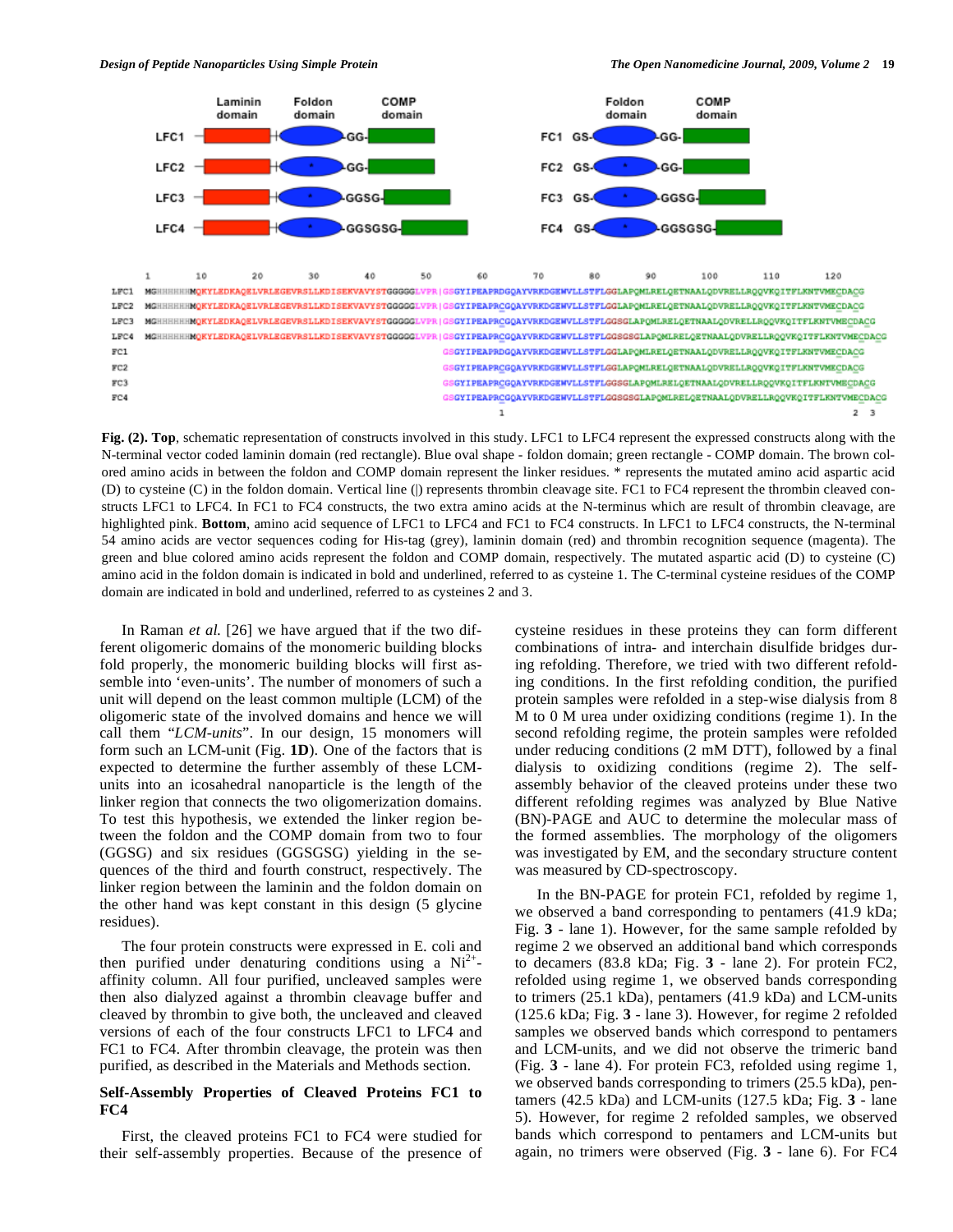

**Fig. (3).** 5 - 12% gradient Blue Native (BN) PAGE of refolded cleaved (FC1 to FC4) proteins. The figure lanes are explained as follows: M - High molecular weight native gel marker; analyzed in the buffer 20 mM Tris pH 8.0, 150 mM NaCl and 2 mM DTT; lanes 1, 3, 5 and 7 correspond to regime 1 refolded samples; lanes 2, 4, 6 and 8 correspond to regime 2 refolded samples; B- blank lanes.

protein, refolded using regime 1, we observed bands corresponding to trimers (25.9 kDa), pentamers (43.2 kDa) and LCM-units (129.7 kDa; Fig. **3** - lane 7). However, for regime 2 refolded sample, we observed bands which correspond to pentamers (43.2 kDa) and LCM-units (129.7 kDa). We also observed an additional faint band which corresponds to 20 mers (Fig. **3** - lane 8).

 Molecular weight determination using analytical ultracentrifugation (AUC) for the FC1 samples under both conditions (regime 1 and 2) gave an average molecular mass which corresponds to pentamers (Table **1**). The FC2 samples under both conditions (regime 1 and 2) gave molecular mass values which correspond to pentamers and 20-mers (Table **1**). Based on the results of BN-PAGE, the observed 20-mers might well correspond to the mixture of LCM-units and possibly the LCM-units linked to pentamers through disulfide bridges (Fig. **7E**). The regime 1 FC3 sample gave molecular mass values which correspond to pentamers and 20-mers (Table **1**). On the other hand, regime 2 refolded samples gave molecular mass values which correspond to pentamers and 30-mers. The observation of 30-mers suggests nanoparticles composed of two LCM-units. The FC4 samples under both conditions (regime 1 and 2) gave molecular masses which correspond to pentamers and high molecular weight species. The high molecular weight species seem to be a mixed population of 20-mers and 30-mers (Table **1**).

 In the analysis of the morphology of the samples by EM, in both regime 1 (Fig. **4A**) and regime 2 (Fig. **4B**) refolded samples of FC1 protein, we observed short fragment-like structures. Based on the results of BN-PAGE and AUC, the observed short fragment-like structures might well correspond to pentamers and decamers. In both regime 1 (Fig. **4C**) and regime 2 (Fig. **4D**) of the FC2 samples, we observed nanoparticles not regular in shape. In addition, we observed a lot of background material. Based on the results of BN-PAGE and AUC, the observed nanoparticles which are not regular in shape might well correspond to LCM-units and 20-mers, and background material to trimers and pentamers. In both, regime 1 refolded samples of FC3 and FC4 (Fig. **4E** and **F**) and in regime 2 refolded samples of FC3 and FC4 (Fig. **4G** and **H**), we observed nanoparticles but not with regular shape. Based on the BN-PAGE and AUC results of FC3 and FC4 proteins, the observed nanoparticles which are not regular in shape might well correspond to LCM-units and to the higher order oligomers.

 We performed CD experiments in order to understand the secondary structural contents of the refolded samples because the laminin and COMP domain in the refolded samples are well characterized  $\alpha$ -helical coiled-coil proteins [38-40]. Also, the foldon domain is a well studied  $\beta$ -hairpin motif structure [37]. The CD spectrum of both regime 1 and regime 2 refolded FC1 to FC4 proteins also showed a typical and similar  $\alpha$ -helical spectrum (Fig. 6). The cleaved proteins FC1 to FC4 showed a higher  $\alpha$ -helical spectrum compared to the  $\alpha$ -helical spectrum of LFC1 to LFC4 samples. The  $\alpha$ helical content calculated from CD spectra using CD Pro software [41] (data not shown) showed 8 to 10% higher  $\alpha$ helical content values compared to the theoretically calculated  $\alpha$ -helical content values (FC1, FC2 constructs - 58.7 %; FC3 construct - 57.1%; FC4 construct - 55.7%). The calculated  $\beta$ -sheet content from the CD spectra of FC1 to FC4 samples showed about 6% less than expected when compared to their theoretically calculated  $\beta$ -sheet content.

### **Self-Assembly Properties of Uncleaved Proteins LFC1 to LFC4**

 From the self-assembly studies of cleaved proteins FC1 to FC4, we understood that the cleaved proteins do not form

**Table 1. Number of Monomers Per Particle for the Cleaved Proteins Measured by AUC** 

|                     | FC1 | FC2          | FC3          | FC4          |
|---------------------|-----|--------------|--------------|--------------|
| Regime 1: Oxidizing | 5.3 | $5.3 + 19.8$ | $5.8 + 21.5$ | $5.6 + 36.5$ |
| Regime 2: Reducing  | 5.3 | $6.0 + 21.4$ | $5.3 + 29.8$ | $5.6 + 26.9$ |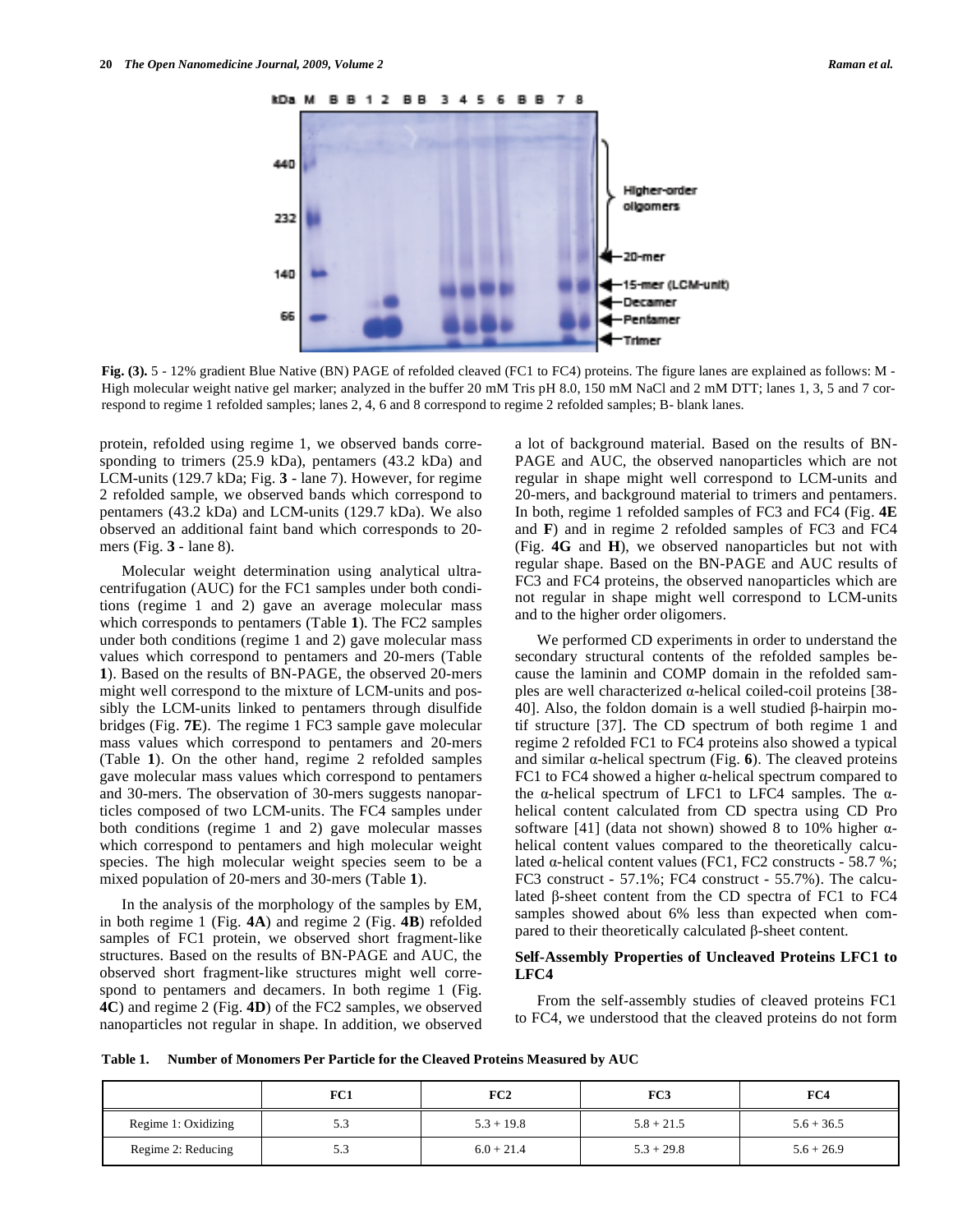icosahedral SAPN composed of 60 monomers. We then studied the self-assembly properties of uncleaved proteins LFC1 to LFC4 (for construct details refer to Fig. **2**).

 For self-assembly studies, the purified samples of uncleaved proteins LFC1 to LFC4 in 8 M urea were subjected to step wise dialysis of the urea under reducing condition and at low protein concentration (regime 2). The reason for reducing condition (2 mM DTT) refolding is that the initial refolding experiment of LFC2 protein under oxidizing condition (regime 1) showed precipitating behavior of the protein at 4 M urea concentration. Therefore, we decided to refold the proteins under reducing conditions only (regime 2).

### **Initial Refolding Results of Uncleaved Protein**

 Initially for LFC1 protein, the reducing condition refolding (regime 2) was done at pH 7.5. However, the refolded protein started to precipitate in refolding buffer containing 0 M urea and 2 mM DTT (reducing condition). Subsequent change to the refolding buffer containing 0 M urea and no DTT (oxidizing condition), the refolded protein precipitated heavily. From the EM analysis of sample in 0 M urea without DTT, large aggregated structures with few individual nanoparticles are observed. The possible reason for precipitation in the refolding buffer containing 0 M urea and 2 mM DTT could be due to the pI of the protein which is calculated to be 6.29. In addition, the observed heavy precipitation upon oxidizing condition could be due to linking of aggregates through interchain disulfide bridges. Therefore, the LFC1 samples were refolded at pH 8.0 and 8.5 and analyzed in the refolding buffer containing 0 M urea and 2 mM DTT (reducing condition). The refolded samples are found to be stable in 0 M urea containing 2 mM DTT. From EM pictures, the refolded samples at pH 8.0 and 8.5 are observed to form nanoparticles (data not shown).

 To compare their self-assembly properties, all four proteins were refolded under reducing condition (regime 2) and the pH of the refolding buffer was kept at 8.0. The protein samples were refolded up to 0 M urea containing 2 mM DTT and analyzed in the same buffer using EM and AUC techniques. On the other hand the BN-PAGE results for LFC1, LFC2 and LFC4 proteins, showed no bands in the separating gel (5 - 12 % gradient gel). This shows that the loaded pro-



**Fig. (4).** Electron micrographs of constructs FC1, FC2, FC3, and FC4 (from top to bottom). The left column corresponds to refolding of the constructs according to regime 1 and the right column according to regime 2, respectively.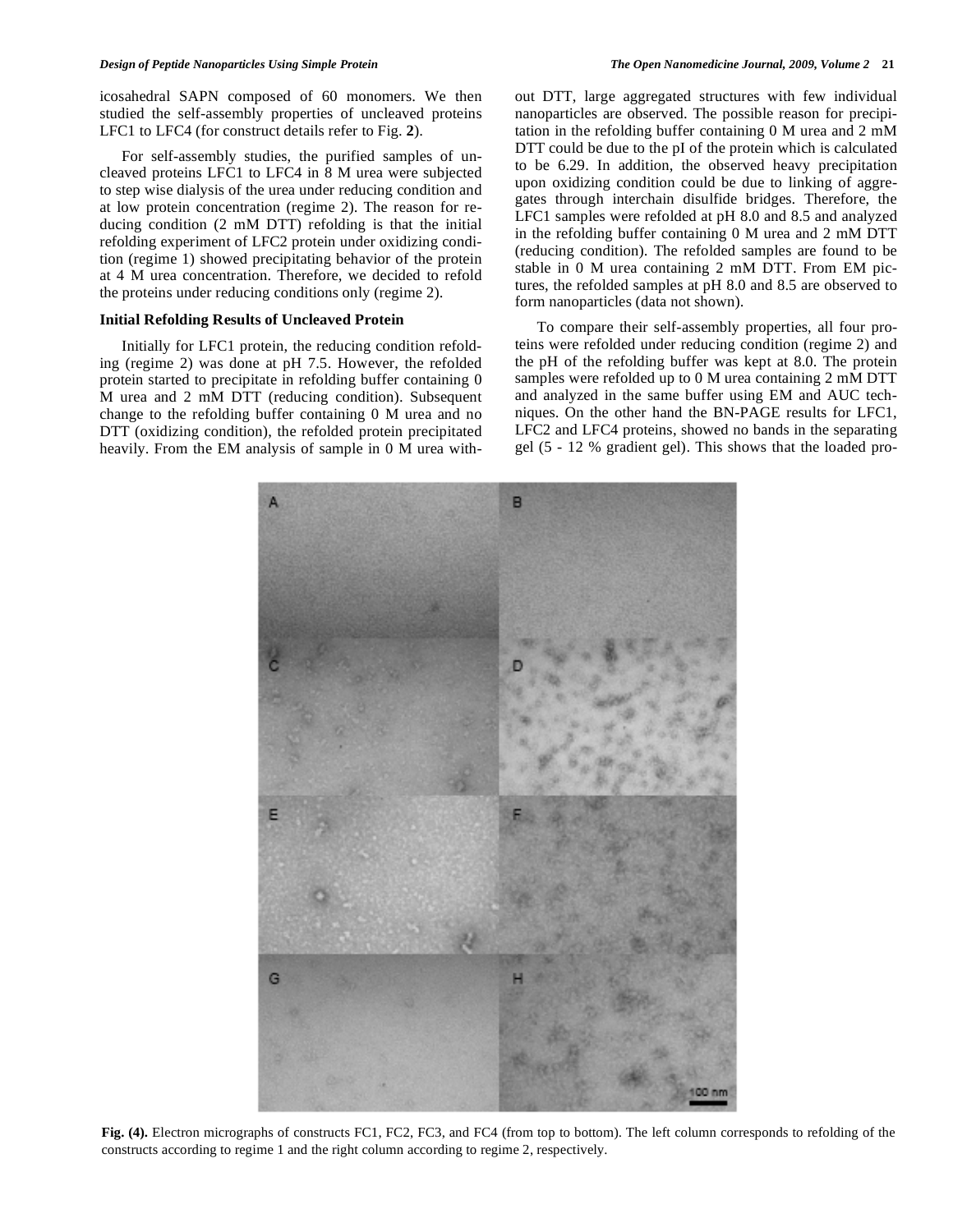

**Fig. (5).** Electron micrographs of refolded LFC1 to LFC4 proteins. **A**, LFC1; **B**, LFC2; **C**, LFC3; **D**, LFC4. All the four proteins were refolded under reducing condition after denaturation (regime 2).

teins got stuck in the stacking gel (4.5%). The reason for this is most likely that resolution limit for the molecular weight of the gel doesn't go beyond about 500 kDa, and therefore larger species are not able to penetrate into the separating portion of the gel. For example, an LFC1 icosahedral nanoparticle with 60 peptide chains as shown in Fig. (**1E**) has a molecular weight of about 850 kDa.

 The sedimentation equilibrium (SE) results from the AUC experiments for the LFC1 to LFC4 proteins refolded at pH 8.0, showed high molecular weight aggregates ranging from 1.7 MDa to 17.3 MDa.

 For the LFC1 protein refolded at pH 8.5, the SE results at lower speed (2800 rpm) showed molecular weight values ranging from 611 kDa to 7.2 MDa. The smallest molecular weight species 611 kDa corresponds to a molecular weight of 3 LCM-units. At higher speed (4800 rpm), the smallest molecular weight species showed mixed population of molecular weight values 632 kDa (3 LCM-units) and 756 kDa (3.6 LCM-units). Therefore, the observed low molecular weight species roughly correspond to icosahedral SAPN composed of 4 LCM-units. This is supported by the EM picture of LFC1 protein refolded at pH 8.5, where we observed nanoparticles in the corresponding size range. The observed high molecular weight aggregates in all refolded proteins (LFC1 to LFC4) suggest some aggregation tendency of these nanoparticles.

 From the EM pictures, all four proteins are observed to form nanoparticles in the size range that would be expected for icosahedral geometries: however, the nanoparticles are clearly not completely regular in their size and shapes (Fig. **5**).

 The uncleaved LFC1 to LFC4 samples showed a typical and similar  $\alpha$ -helical spectrum (Fig. 6). For uncleaved proteins LFC1 to LFC4, if both the laminin and COMP domain folds into an  $\alpha$ -helical structure, the theoretical  $\alpha$ -helical content will be the following: LFC1, LFC2 proteins - 61.4 %; LFC3 protein - 60.5 %; LFC4 protein - 59.5 %. The calculated  $\alpha$ -helical content from CD spectra using CD Pro software [41] (data not shown) are similar to these theoretically calculated values. Also, the theoretically calculated  $\beta$ -sheet contents are similar to the calculated  $\beta$ -sheet content values from CD spectra. The above results support the formed  $\alpha$ helical structures in both the laminin and COMP domain and the  $\beta$ -sheet structures in the foldon domain.

#### **DISCUSSION**

 The cleaved proteins FC1 to FC4 were rationally designed to form SAPN with regular icosahedral symmetry, consisting of 60 monomeric building blocks. The basic idea for such a design was derived from the structure of small virus capsids, which usually display icosahedral symmetry. The peptide nanoparticles were designed to mimic such an icosahedral capsid geometry. VLPs are now widely used as a platform for rational vaccine design since the spacing of the epitopes on the surface of the VLPs makes them ideal repetitive antigen display systems. Therefore, also our peptide nanoparticles could possibly be used for vaccine design using the same concept of repetitive antigen display if they form particles with similar dimensions as VLPs. Computer modeling predicted that such particles would each have a diameter of about 17 nm. The observed oligomeric forms of these proteins after refolding under regime 1 and regime 2 conditions are discussed in the following sections.

#### **Self-Assembly Result of Protein FC1**

 The coiled-coil domain of COMP is known to form a very stable pentamer [42]. During refolding out of 8 M urea, the coiled-coil domain of COMP will already form in urea concentrations that are moderately high. Formation of helices within the COMP domain will bring the two cysteines at the C-terminus of the COMP domain in close contact. For the sake of simplicity, the cysteine in the foldon domain will be called 1 and the two cysteines at the C-terminus of COMP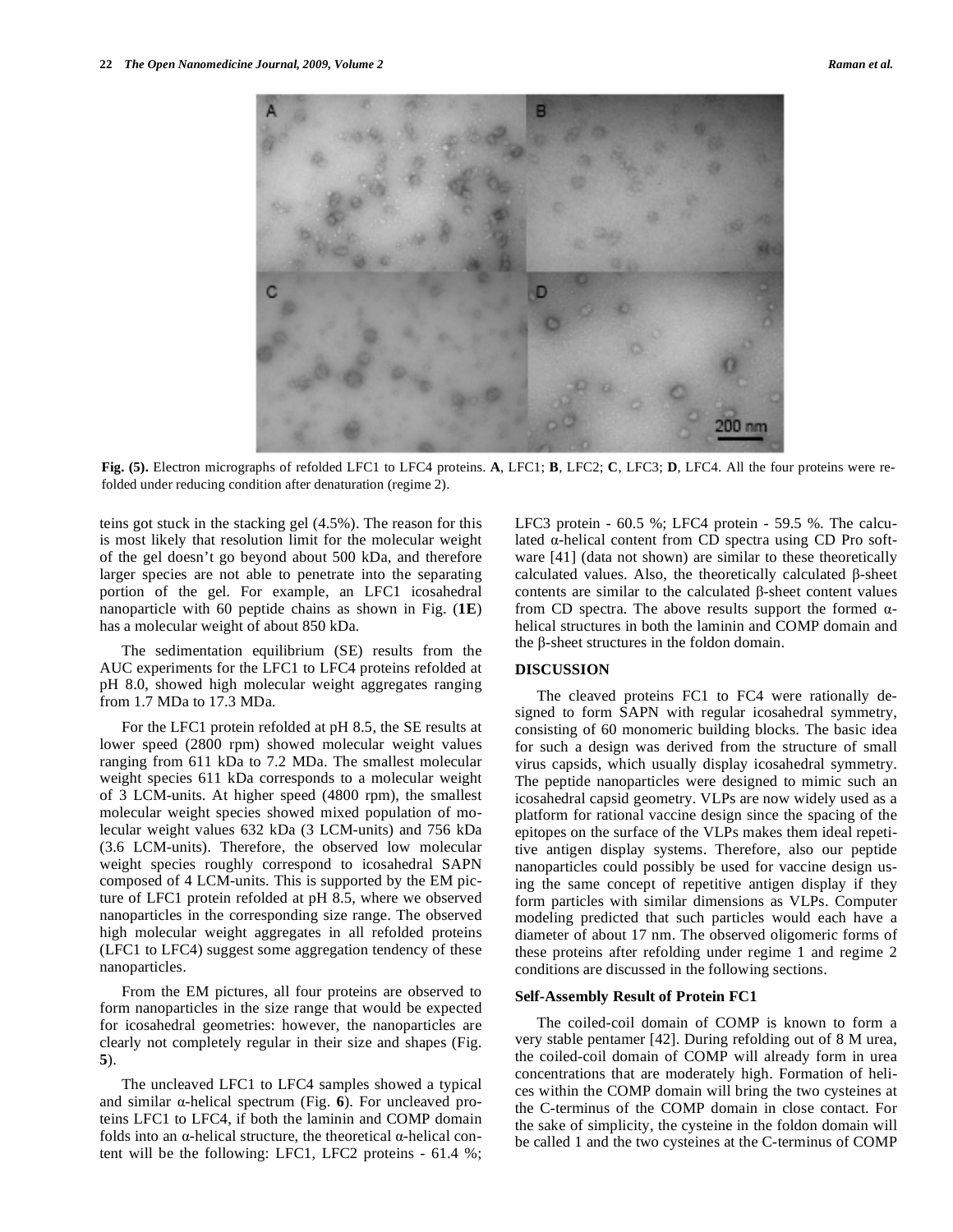

**Fig. (6).** Far-UV Circular Dichroism (CD) analysis of LFC1 to LFC4 and FC1 to FC4 samples. In **A**, **B**, **C** and **D**, open circles ( $\circ$ ) represent the regime 2 refolded samples of LFC1, LFC2, LFC3 and LFC4, respectively; closed circles  $(\bullet)$  represent the regime 1 (R1) and open squares ( $\Box$ ) represent the regime 2 (R2) refolded samples of FC1, FC2, FC3 and FC4, respectively. LFC1 to LFC4 samples were studied in the buffer 20 mM Tris-HCl pH 8.0, 150 mM NaCl and 2 mM DTT. FC1 to FC4 samples were studied in the buffer 20 mM Tris-HCl pH 7.5, 150 mM NaCl. During measurement the protein concentration was kept at 0.1 mg/ml.

domain will be called 2 and 3 (see Fig. **2**), in order to explain the different combinations of intra- and interchain disulfide bridges that could form during refolding. Under oxidizing conditions with low protein concentration (regime 1) intrachain disulfide bridge formation will immediately and predominantly occur. Therefore, the pentamers observed in the regime 1 refolded sample of FC1 by native gel (Fig. **3**; lane 3) and AUC (Table **1**) suggest the folded COMP domain with the intrachain disulfide bridges (2-3). During regime 2 refolding, there is no possibility of forming either intra- or interchain disulfide bridges because of its refolding under reducing condition up to 0 M urea. As a result, the cysteine residues will be in reduced state up to 0 M urea: however, upon proceeding to oxidizing condition, they will form disulfide bridges. Therefore, the pentamers and decamers observed in regime 2 refolded samples (Fig. **3**; lane 4) are presumably the intrachain disulfide linked pentamers (2-3) and two pentamers linked through interchain disulfide bridges (either 2-2, 2-3 or 3-3), respectively, depicted in Fig. (**7B** and **C**).

 The observed pentamers and decamers for FC1 protein suggest that the trimeric foldon domain is not folded in these structures because if the trimeric foldon domain folds along with the pentameric COMP domain they will assemble into 'LCM-units' (15-mers; Fig. **1D**). In addition, it seems that the folding rate of the pentamer domain is faster than that of the trimer domain.

# **Self-Assembly Result of Proteins FC2, FC3 and FC4**

 For proteins FC2, FC3 and FC4, the LCM-units observed in both regime 1 and regime 2 refolding conditions (Fig. **3**) are evidence of both properly folded COMP and properly folded foldon domain. In addition, the observed LCM-units support properly formed interchain disulfide bridges between the monomeric chains of the foldon domain (1-1) and between the monomeric chains of COMP domain (2-3). A schematic model of an LCM-unit is shown in Fig. (**7D**) (see also Fig. **1D**).

 FC2, FC3 and FC4 proteins have an additional cysteine residue in the foldon domain (1) in addition to the two cysteines in the COMP domain (2 and 3; see Fig. **2**). During refolding under oxidizing conditions (regime 1) if the unfolded monomeric chains form either 1-2 or 1-3 intrachain disulfide bridges, this will lead to formation of pentamers or trimers. Therefore, the trimers observed in regime 1 refolded samples of FC2, FC3 and FC4 (Fig. **3**; lane 3, 5 and 7) support the folded foldon domain with 1-2 or 1-3 intrachain disulfide bridges. During reducing condition refolding up to 0 M urea (regime 2), the formation of 1-2 or 1-3 intrachain disulfide bridges is not possible, as this is supported by the absence of trimers in regime 2 refolded samples of FC2, FC3 and FC4 proteins (Fig. **3**; lane 4, 6 and 8). A schematic model of a trimer is shown in Fig. (**7A**). The observation of trimers and LCM-units in the refolded samples of FC2, FC3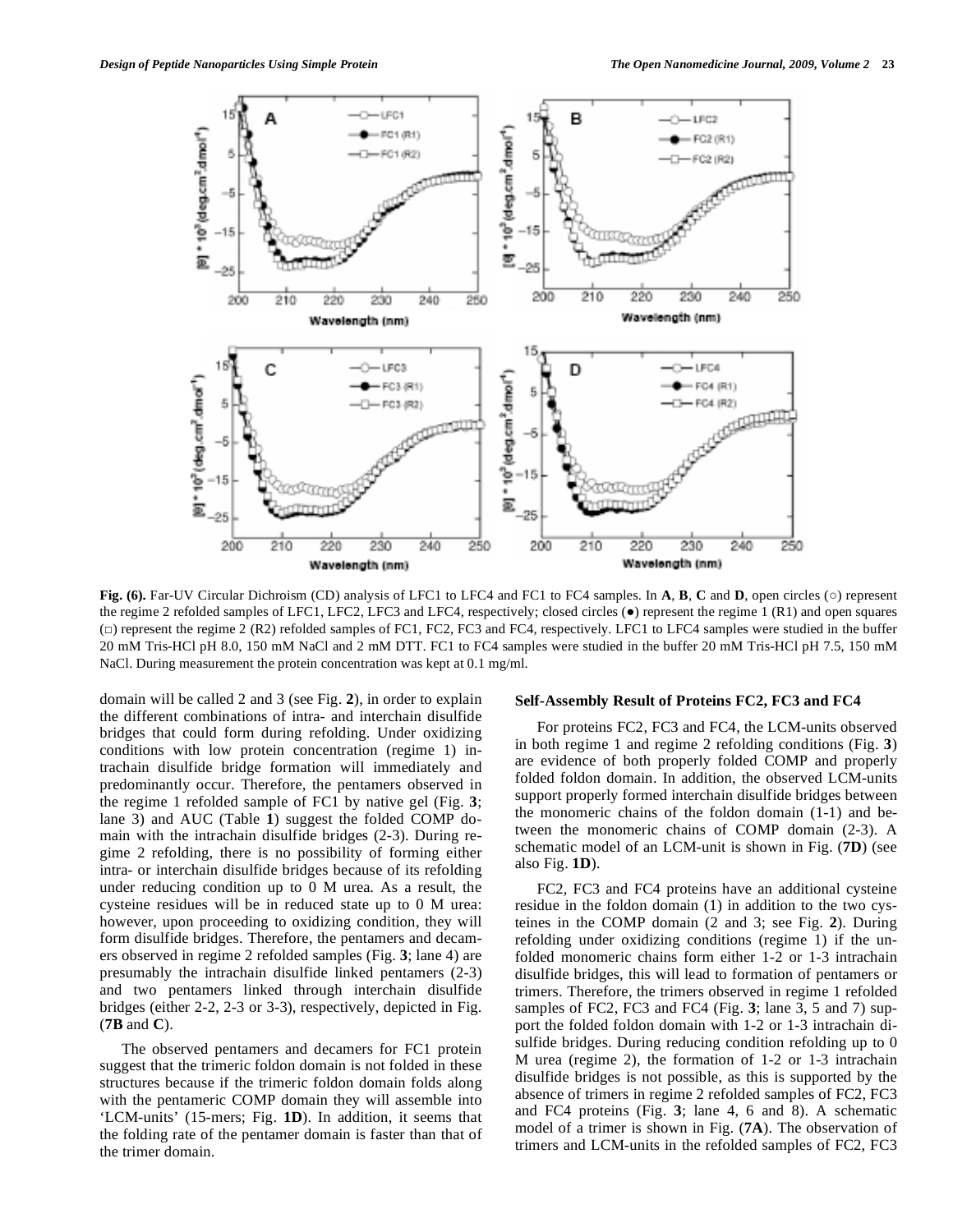

**Fig. (7).** Models of the different oligomerization states of the FC constructs. The foldon is shown in blue, the COMP is shown in green and disulfide bridges are depicted as red sticks. **A**) trimer (foldon folded, COMP unfolded) **B**) pentamer (COMP folded, foldon unfolded) **C**) decamer (COMP folded, foldon unfolded) **D**) 15-mer (LCM-unit) **E**) 20-mer.

and FC4 proteins and not in the refolded samples of FC1 protein, suggests a more stable refolding of the previous three. Therefore, for proteins FC2, FC3 and FC4 the mutation of Asp (D) to Cys (C) (for sequence details see Fig. **2**) in the foldon domain seems to stabilize the foldon domain in terms of its folding property.

 Also, the BN-PAGE (Fig. **3**) for proteins FC2, FC3 and FC4 refolded under both regime 1 (lanes 3, 5 and 7) and regime 2 conditions (lanes 4, 6 and 8) shows an additional faint band corresponding to 20-mers. AUC results for proteins FC2, FC3 and FC4 suggest that the higher order oligomers (more than 15-mers) could be a mixture of 20-mers and 30-mers. The observation of 20-mers suggests the linked LCM-units and pentamers through interchain disulfide bridges. A schematic model of 20-mers is shown in Fig. (**7E**). Furthermore, the observed pentamers in both the refolding conditions for all proteins FC1 to FC4 suggest that this is a common 'intermediate form' during the refolding process.

 The LCM-units observed in proteins FC2, FC3 and FC4 support our design principles (Fig. **1**, panel D). LCM-units are nanoparticles but not with icosahedral symmetry. Furthermore, the observed LCM-units failed to associate further into icosahedral nanoparticles.

#### **Uncleaved Proteins LFC1 to LFC4**

 The regime 2 refolded proteins LFC1 to LFC4 were observed to form nanoparticles (see EM pictures of Fig. **5**). The observation of nanoparticles in uncleaved proteins LFC1 to LFC4 can be explained on the basis of their domain architecture. The domain architecture of these uncleaved proteins comprises a 34 amino acid N-terminal laminin domain followed by the foldon and the COMP domain (Fig. **2**). The laminin domain was derived from the C-terminal region of the laminin  $\beta$ -chain of mouse (1750-1784 amino acids), and from the literature this region was known to be an  $\alpha$ -helical region with a heptad repeat pattern characteristic of coiledcoils [40, 43]. In our study, the formation of  $\alpha$ -helical structures in the laminin domain of the uncleaved proteins was supported by the  $\alpha$ -helical content calculated from the CD spectra of these proteins.

Kammerer, R *et al.* [30] showed that the laminin  $\beta$ -chain of residues 1700-1786, tends to associate into trimers. Therefore, the laminin domain in the uncleaved proteins, based on its  $\alpha$ -helical structure with the heptad repeat pattern represents a trimeric coiled-coil structure. In addition, the trimerization potential of the foldon domain [44, 45] will stabilize the formation of trimeric coiled-coil structure in the laminin domain and vice versa. Hence, the monomeric chain comprising the combined laminin-foldon trimeric oligomerization domain connected to the pentameric oligomerization domain of COMP mimics the design principles of our original SAPN design [26].

#### **CONCLUSION**

 SAPN as described here can rather easily be functionalized in several ways: At either the N- or the C-terminus the peptide chain can be extended with peptide sequences of a particular function like targeting peptides, cell penetrating peptides, nuclear localization sequences or epitopes from a pathogen to generate multifunctional nanoparticles for a wide variety of bio-medical applications. In particular, these SAPN can be used as repetitive antigen display system for synthetic vaccine design. The geometry of the SAPN and their resemblance to VLPs will trigger a strong immune response - a concept that is now increasingly exploited for producing novel vaccines that yield high titers of specific antibodies [46]. Our SAPN eliminate the need for virusbased designs, and allow for a higher flexibility in vaccine design compared to VLPs. Epitopes of any pathogen can readily be engineered onto the surface of the nanoparticle, thus allowing for the easy generation of a whole variety of different vaccines. Enveloped viruses such as HIV, SARS or influenza represent an ideal target as their surface proteins are characterized by trimeric coiled-coil proteins, which are the same building blocks that are used in our SAPN. Investigations of SAPN as potent immunogens and possible vaccine candidates are currently on their way in our laboratories and show very encouraging results.

# **REFERENCES**

[1] Feynman R. There's plenty of room at the bottom. Eng Sci 1960; 22-36.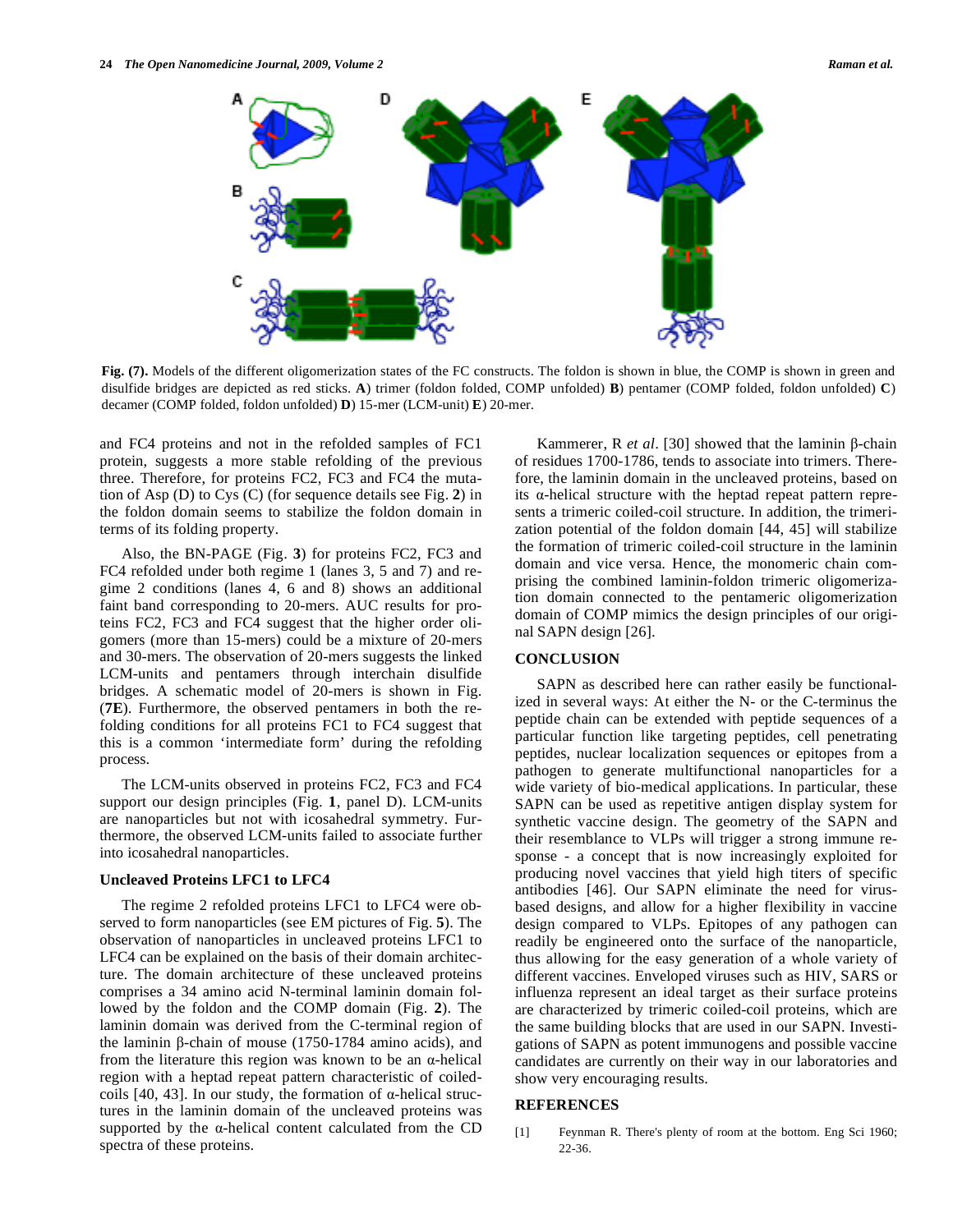- [2] Quintana A, Raczka E, Piehler L, *et al.* Design and function of a dendrimer-based therapeutic nanodevice targeted to tumor cells through the folate receptor. Pharm Res 2002; 19(9): 1310-6.
- [3] Wang SJ, Brechbiel M, Wiener EC. Characteristics of a new MRI contrast agent prepared from polypropyleneimine dendrimers, generation 2. Invest Radiol 2003; 38(10): 662-8.
- [4] Bergey EJ, Levy L, Wang XP, *et al.* DC magnetic field induced magnetocytolysis of cancer cells targeted by LH-RH magnetic nanoparticles in vitro. Biomed Microdevices 2002; 4: 293-9.
- [5] Jirak D, Kriz J, Herynek V, *et al*. MRI of transplanted pancreatic islets. Magn Reson Med 2004; 52(6): 1228-33.
- [6] Hirsch LR, Stafford RJ, Bankson JA, *et al.* Nanoshell-mediated near-infrared thermal therapy of tumors under magnetic resonance guidance. Proc Natl Acad Sci USA 2003; 100(23): 13549-54.
- [7] Reszka RC, Jacobs A, Voges J. Liposome-mediated suicide gene therapy in humans. Methods Enzymol 2005; 391: 200-8.
- [8] ten Hagen TL. Liposomal cytokines in the treatment of infectious diseases and cancer. Methods Enzymol 2005; 391: 125-45.
- [9] Zhu S, Oberdorster E, Haasch ML. Toxicity of an engineered nanoparticle (fullerene, C60) in two aquatic species, daphnia and fathead minnow. Mar Environ Res 2006; 62(Suppl): S5-9.
- [10] Warheit DB, Laurence BR, Reed KL, Roach DH, Reynolds GA, Webb TR. Comparative pulmonary toxicity assessment of singlewall carbon nanotubes in rats. Toxicol Sci 2004; 77(1): 117-25.
- [11] Whitesides GM, Grzybowski B. Self-assembly at all scales. Science 2002; 295(5564): 2418-21.
- [12] Georgens C, Weyermann J, Zimmer A. Recombinant virus like particles as drug delivery system. Curr Pharm Biotechnol 2005; 6(1): 49-55.
- [13] May T, Gleiter S, Lilie H. Assessment of cell type specific gene transfer of polyoma virus like particles presenting a tumor specific antibody Fv fragment. J Virol Methods 2002; 105(1): 147-57.
- [14] Kramer RM, Li C, Carter DC, Stone MO, Naik RR. Engineered protein cages for nanomaterial synthesis. J Am Chem Soc 2004; 126(41): 13282-6.
- [15] Ensign D, Young M, Douglas T. Photocatalytic synthesis of copper colloids from CuII by the ferrihydrite core of ferritin. Inorg Chem 2004; 43(11): 3441-6.
- [16] Hosein HA, Strongin DR, Allen M, Douglas T. Iron and cobalt oxide and metallic nanoparticles prepared from ferritin. Langmuir 2004; 20(23): 10283-7.
- [17] Flenniken ML, Willits DA, Brumfield S, Young MJ, Douglas T. The small heat shock protein cage from *Methanococcus jannaschii* Is a versatile nanoscale platform for genetic and chemical modification. Nano Lett 2003; 3(11): 1573-6.
- [18] Flenniken ML, Liepold LO, Crowley BE, Willits DA, Young MJ, Douglas T. Selective attachment and release of a chemotherapeutic agent from the interior of a protein cage architecture. Chem Commun (Camb) 2005; (4): 447-9.
- [19] Flenniken ML, Willits DA, Harmsen AL, *et al.* Melanoma and lymphocyte cell-specific targeting incorporated into a heat shock protein cage architecture. Chem Biol 2006; 13(2): 161-70.
- [20] Seebeck FP, Woycechowsky KJ, Zhuang W, Rabe JP, Hilvert D. A simple tagging system for protein encapsulation. J Am Chem Soc 2006; 128(14): 4516-7.
- [21] Paavola CD, Chan SL, Li Y, Mazzarella KM, McMillan RA, Trent JD. A versatile platform for nanotechnology based on circular permutation of a chaperonin protein. Nanotechnology 2006; 17: 1171- 6.
- [22] Kerfeld CA, Sawaya MR, Tanaka S, *et al.* Protein structures forming the shell of primitive bacterial organelles. Science 2005; 309(5736): 936-8.
- [23] Lee LA, Wang Q. Adaptations of nanoscale viruses and other protein cages for medical applications. Nanomedicine 2006; 2(3): 137- 49.
- [24] Drexler KE. Molecular engineering: an approach to the development of general capabilities for molecular manipulation. Proc Natl Acad Sci USA 1981; 78(9): 5275-8.
- [25] Padilla JE, Colovos C, Yeates TO. Nanohedra: using symmetry to design self assembling protein cages, layers, crystals, and filaments. Proc Natl Acad Sci USA 2001; 98(5): 2217-21.
- [26] Raman S, Machaidze G, Lustig A, Aebi U, Burkhard P. Structurebased design of peptides that self-assemble into regular polyhedral nanoparticles. Nanomedicine 2006; 2(2): 95-102.
- [27] Burkhard P, Stetefeld J, Strelkov SV. Coiled coils: a highly versatile protein folding motif. Trends Cell Biol 2001; 11(2): 82-8.
- [28] Delahay RM, Frankel G. Coiled-coil proteins associated with type III secretion systems: a versatile domain revisited. Mol Microbiol 2002; 45(4): 905-16.
- [29] McAlinden A, Smith TA, Sandell LJ, Ficheux D, Parry DA, Hulmes DJ. Alpha-helical coiled-coil oligomerization domains are almost ubiquitous in the collagen superfamily. J Biol Chem 2003; 278(43): 42200-7.
- [30] Kammerer RA, Antonsson P, Schulthess T, Fauser C, Engel J. Selective chain recognition in the C-terminal alpha-helical coiledcoil region of laminin. J Mol Biol 1995; 250(1): 64-73.
- [31] Brandenberger R, Kammerer RA, Engel J, Chiquet M. Native chick laminin-4 containing the beta 2 chain (s-laminin) promotes motor axon growth. J Cell Biol 1996; 135(6 Pt 1): 1583-92.
- [32] Laemmli UK. Cleavage of structural proteins during the assembly of the head of bacteriophage T4. Nature 1970; 227(5259): 680-5.
- [33] Towbin H, Staehelin T, Gordon J. Electrophoretic transfer of proteins from polyacrylamide gels to nitrocellulose sheets: procedure and some applications. Proc Natl Acad Sci USA 1979; 76(9): 4350- 4.
- [34] Burnette WN. "Western blotting": electrophoretic transfer of proteins from sodium dodecyl sulfate--polyacrylamide gels to unmodified nitrocellulose and radiographic detection with antibody and radioiodinated protein A. Anal Biochem 1981; 112(2): 195-203.
- [35] Machaidze G, Lustig A. SEGAL, a semi-automatic program for fitting sedimentation equilibrium patterns from analytical ultracentrifugation. J Biol Phys Chem 2006; 6: 91-102.
- [36] Schagger H. Blue-native gels to isolate protein complexes from mitochondria. Methods Cell Biol 2001; 65: 231-44.
- [37] Tao Y, Strelkov SV, Mesyanzhinov VV, Rossmann MG. Structure of bacteriophage T4 fibritin: a segmented coiled coil and the role of the C-terminal domain. Structure 1997; 5(6): 789-98.
- [38] Malashkevich VN, Kammerer RA, Efimov VP, Schulthess T, Engel J. The crystal structure of a five-stranded coiled coil in COMP: a prototype ion channel? Science 1996; 274(5288): 761-5.
- [39] Barlow DP, Green NM, Kurkinen M, Hogan BL. Sequencing of laminin B chain cDNAs reveals C-terminal regions of coiled-coil alpha-helix. Embo J 1984; 3(10): 2355-62.
- [40] Sasaki M, Kato S, Kohno K, Martin GR, Yamada Y. Sequence of the cDNA encoding the laminin B1 chain reveals a multidomain protein containing cysteine-rich repeats. Proc Natl Acad Sci USA 1987; 84(4): 935-9.
- [41] Sreerama N, Woody RW. Estimation of protein secondary structure from circular dichroism spectra: comparison of CONTIN, SEL-CON, and CDSSTR methods with an expanded reference set. Anal Biochem 2000; 287(2): 252-60.
- [42] Guo Y, Kammerer RA, Engel J. The unusually stable coiled-coil domain of COMP exhibits cold and heat denaturation in 4-6 M guanidinium chloride. Biophys Chem 2000; 85(2-3): 179-86.
- [43] Paulsson M, Deutzmann R, Timpl R, Dalzoppo D, Odermatt E, Engel J. Evidence for coiled-coil alpha-helical regions in the long arm of laminin. Embo J 1985; 4(2): 309-16.
- [44] Stetefeld J, Frank S, Jenny M, *et al*. Collagen stabilization at atomic level: crystal structure of designed (GlyProPro)10foldon. Structure 2003; 11(3): 339-46.